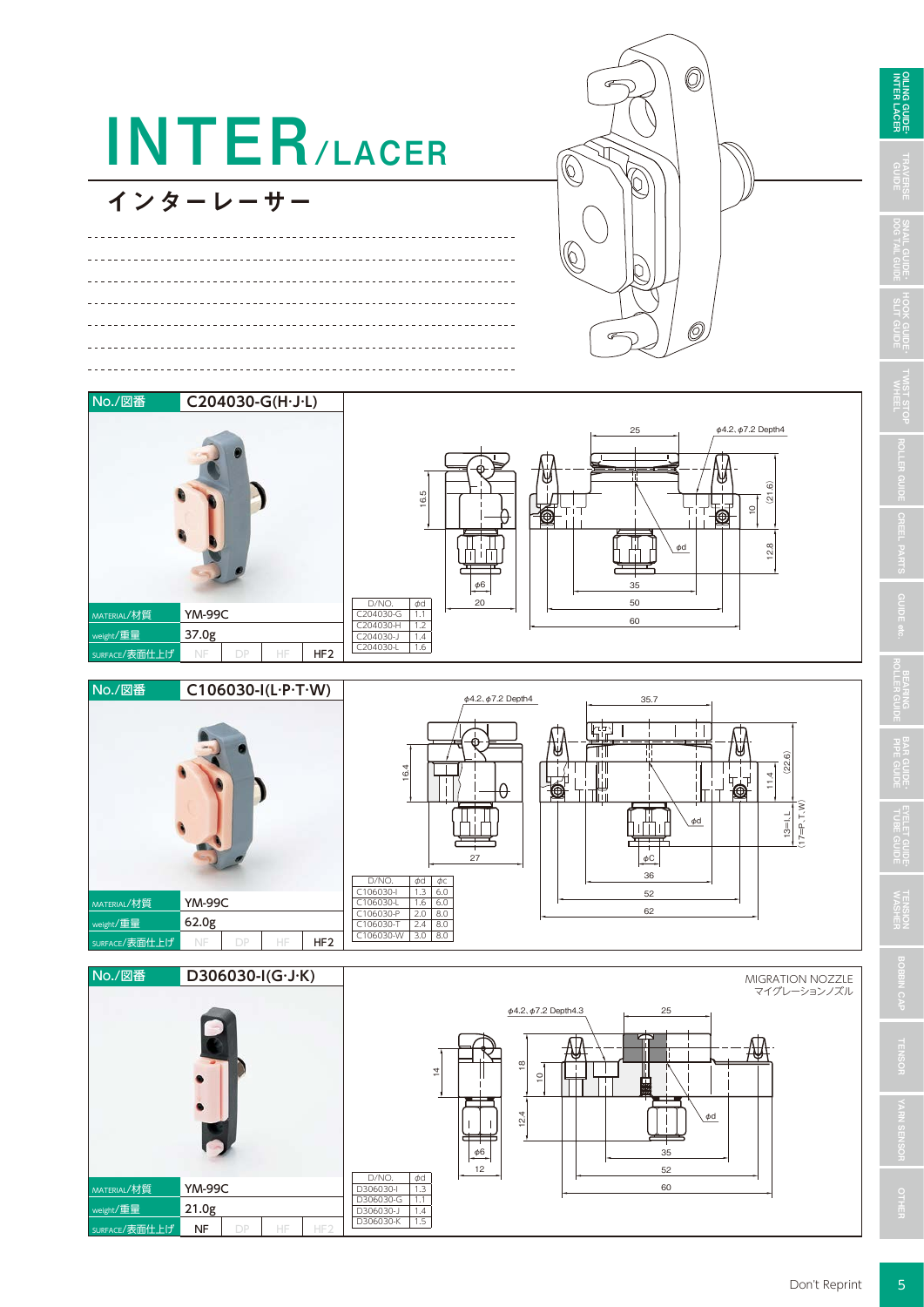## INTER LACER インターレーサー



 $\overline{6}$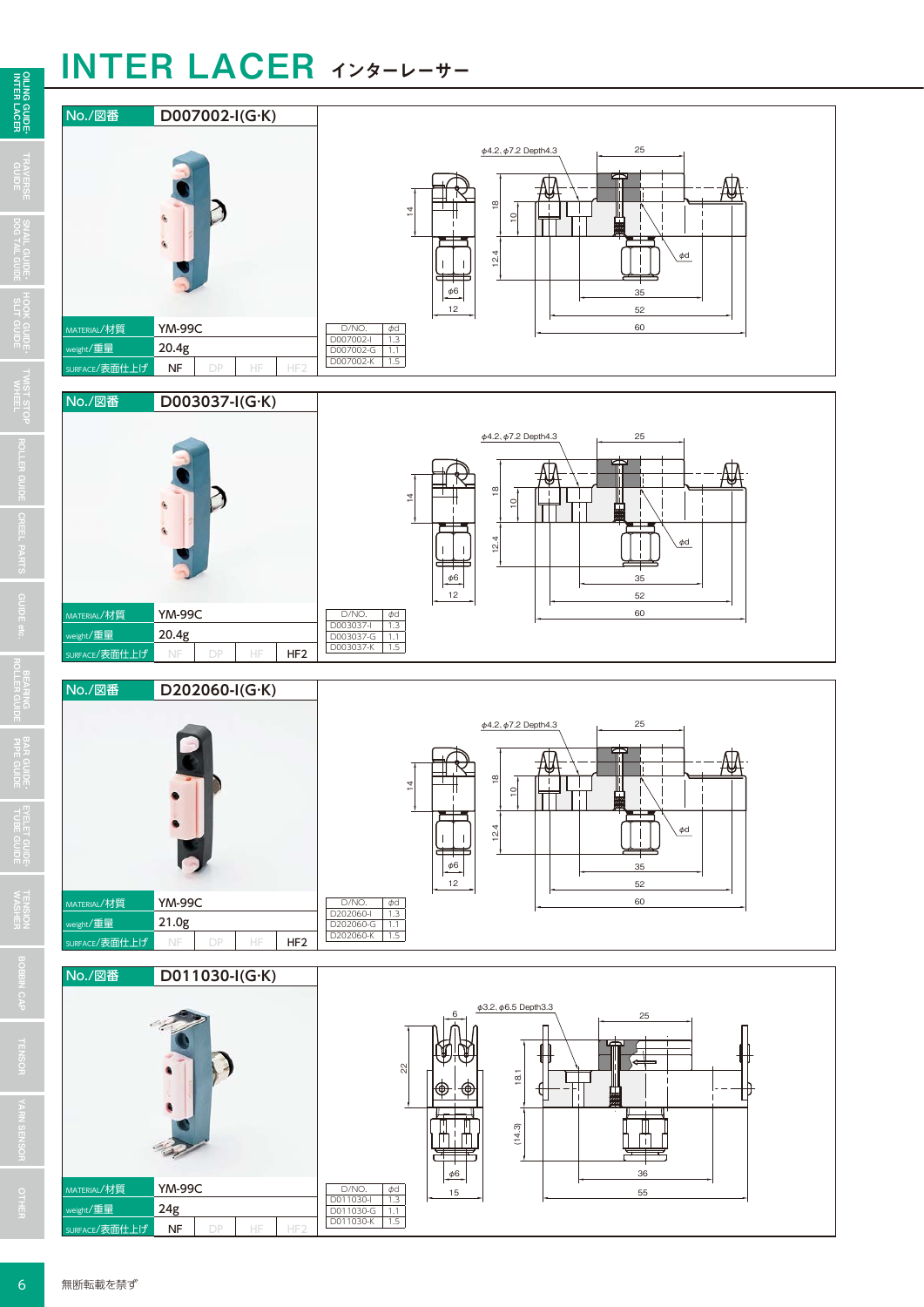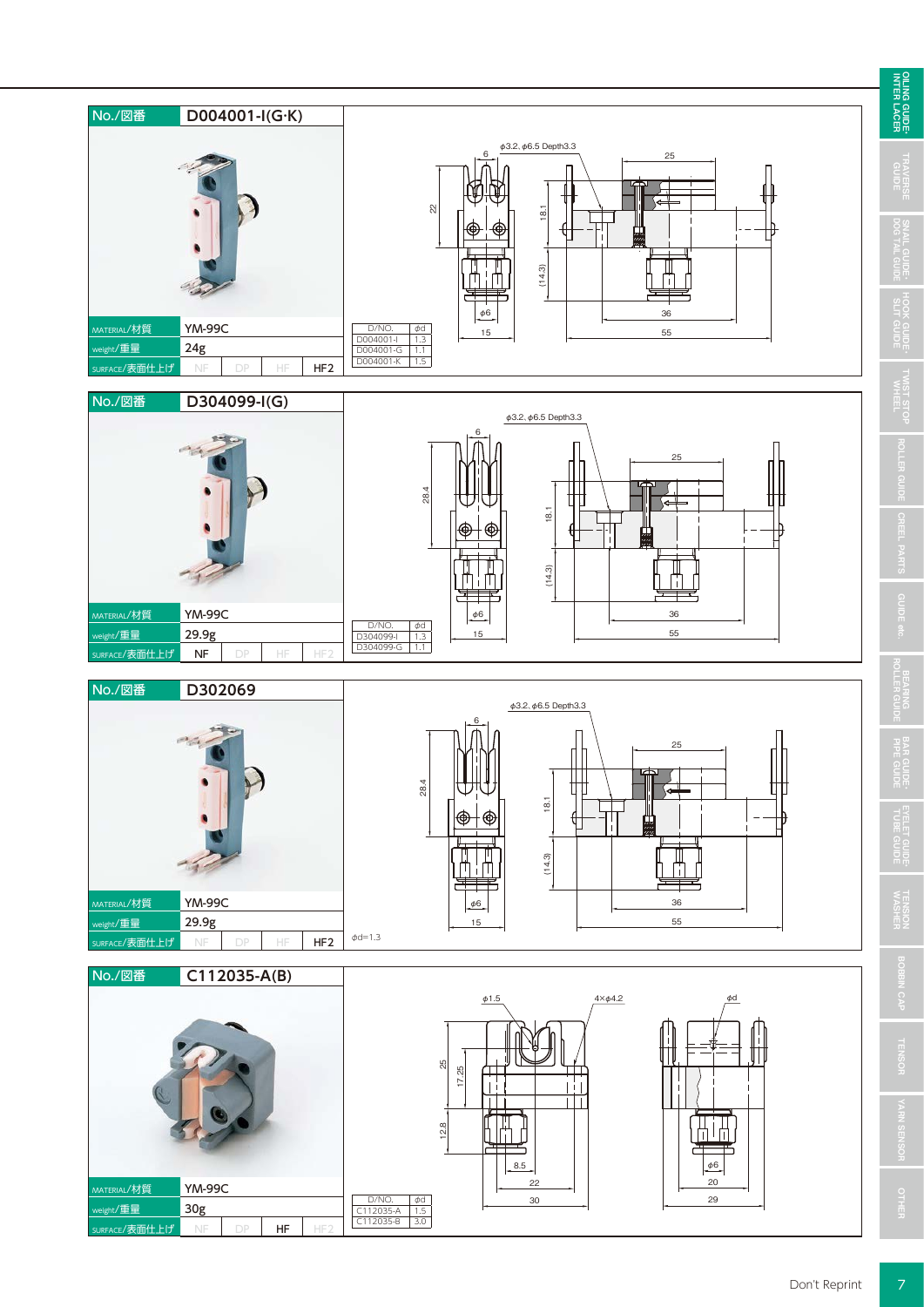## INTER LACER インターレーサー



 $\overline{8}$